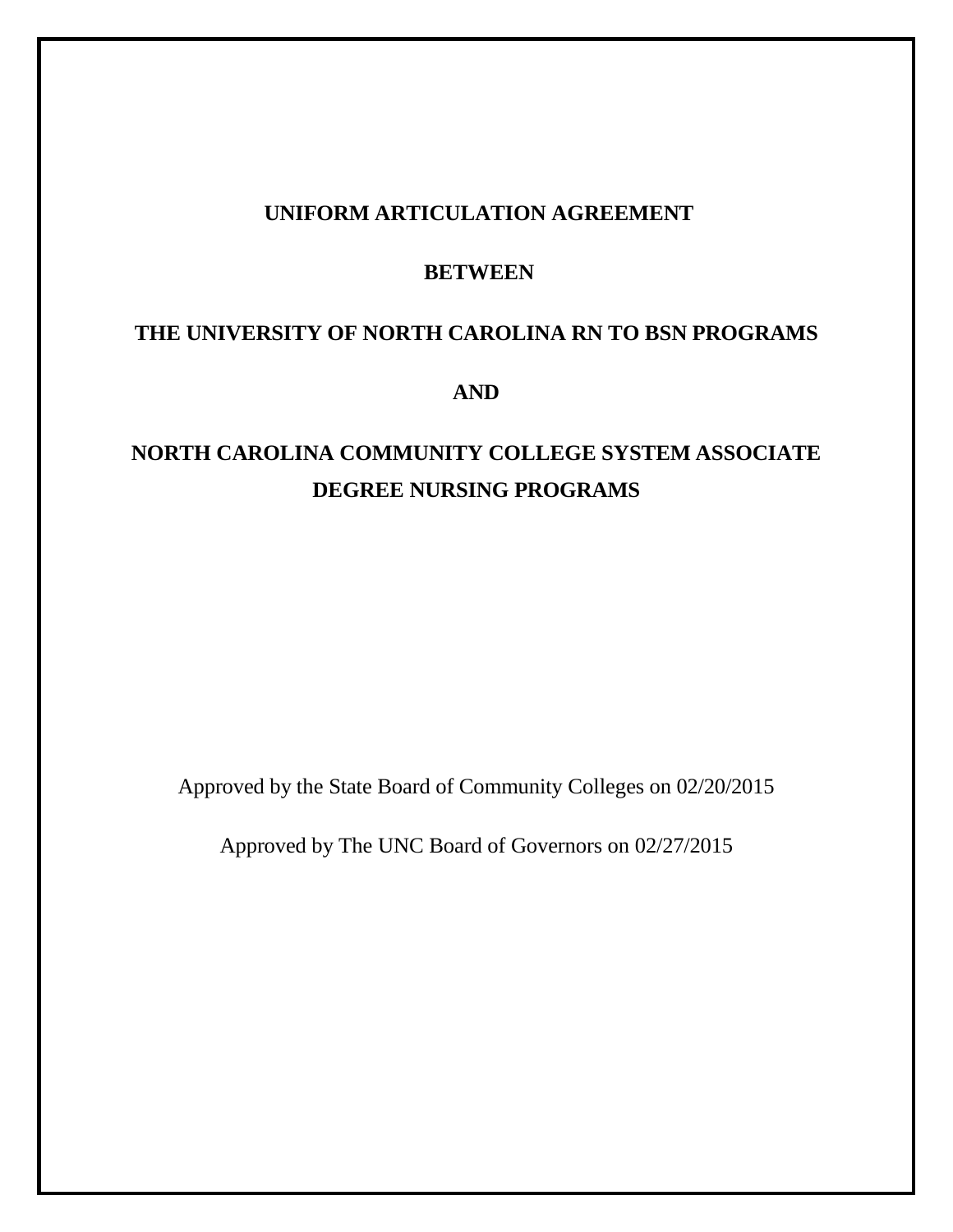## **TABLE OF CONTENTS**

<span id="page-1-0"></span>

# **Appendices**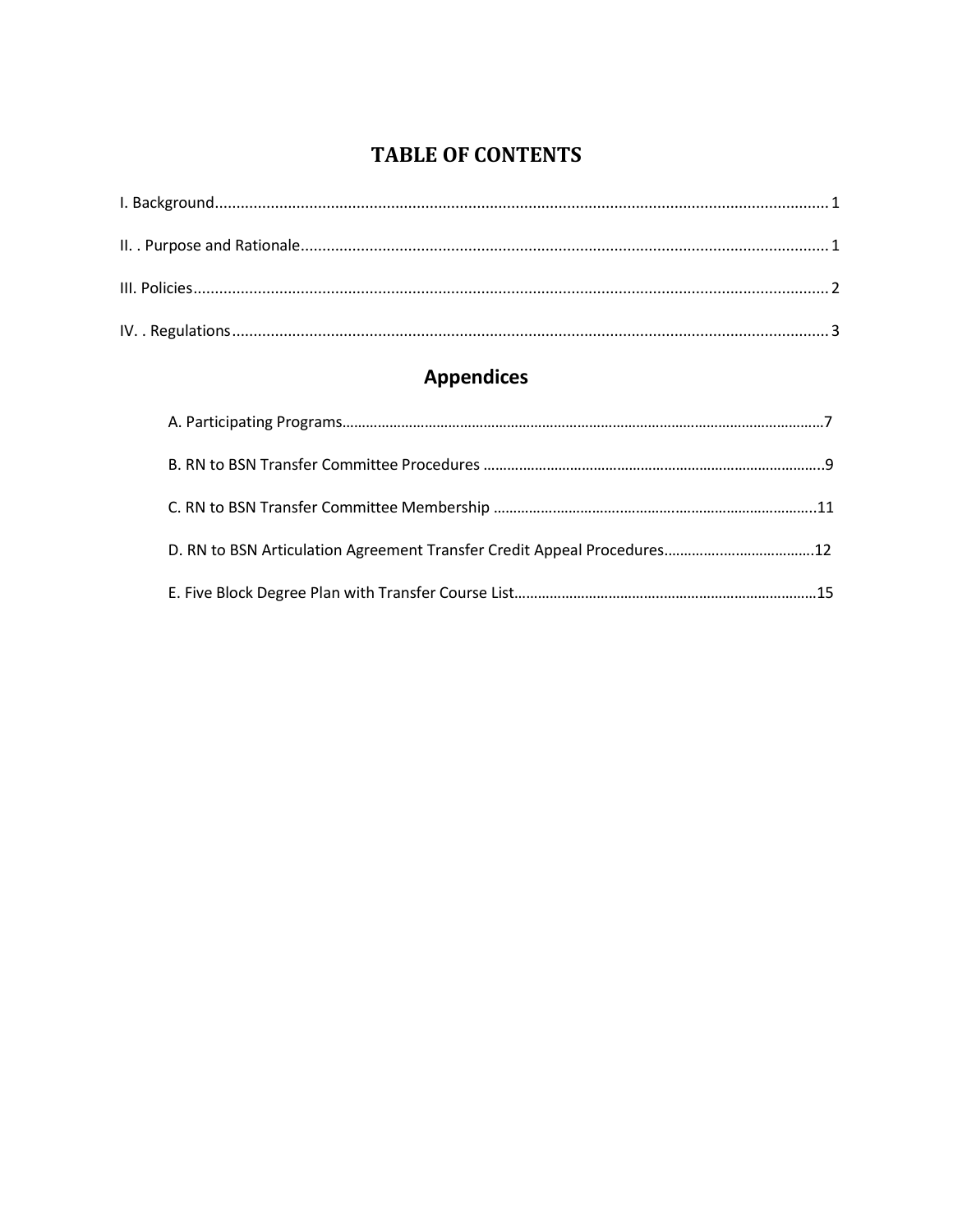### **I. Background**

In 2010, the Institute of Medicine of the National Academies published a report entitled *The Future of Nursing: Leading Change, Advancing Health.* That report, based upon a two year study completed in collaboration with The Robert Wood Johnson Foundation, received considerable national attention. One of the report's primary recommendations proposed that, in the interest of improved national health care, nurses should achieve higher levels of education and training. One way to achieve this goal would be through an improved educational system that promotes seamless academic progression.

There have been a number of attempts to assist North Carolina nurses to more easily advance their educations. However, the outcomes have been less substantive than might have been wished. Since 2012, the North Carolina Future of Nursing Action Coalition has been working to re-energize these efforts and has as one of its stated goals "…to develop a uniform, statewide academic progression agreement between the public university and community college systems to promote educational advancement opportunities (to help) RNs to complete BSN or higher degrees."

The Coalition, which is working with a range of other state stakeholders, recognizesthat "…though there are articulation agreements both at the (UNC) system level and between individual community colleges and universities, there is no uniform, statewide agreement on the general education and nursing prerequisite courses required for RNs to enter and complete the BSN degree within the state-funded institutions." (FNE, 2011) This is a major barrier for licensed nurses who plan to apply to more than one RN to BSN program since they cannot do so without taking additional, often duplicative courses. The development of a single list of required courses acceptable to both the UNC and North Carolina community college systems would smooth the educational pathway for RNs who have earned associate degrees in nursing in North Carolina and wish to complete undergraduate nursing degrees at UNC System RN to BSN programs.

## **II. Purpose and Rationale**

<span id="page-2-0"></span>This document presents a uniform, statewide academic progression agreement that will promote educational advancement opportunities for registered nurses moving between North Carolina community colleges and the constituent institutions of The University of North Carolina in order to complete BSN degrees. It describes a progression degree plan that includes required general education and nursing prerequisite courses that are acceptable to all state funded RN to BSN programs. Students who follow the progression degree plan will meet the entrance requirements at all of the North Carolina public RN to BSN programs. Nurses may then apply to any of these programs without taking additional and sometimes duplicative courses.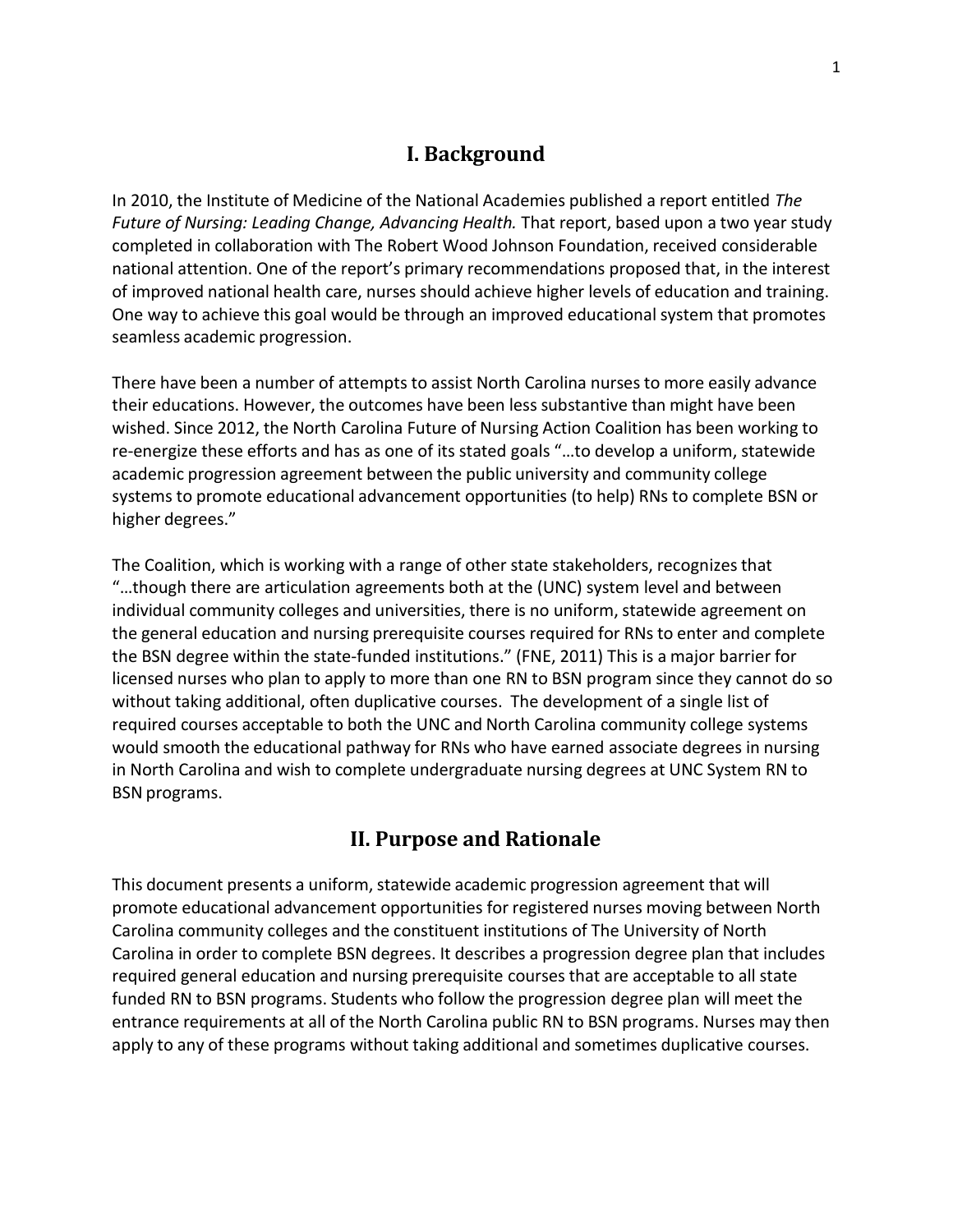This proposal supports the mission of the North Carolina State Board of Community Colleges and Goals 1 and 2 of the University of North Carolina's strategic document *Our Time Our Future, University of North Carolina Strategic Direction.* It movesthese objectives forward by reducing barriers that currently exist for associate degree prepared nurses who wish to earn baccalaureate degrees and by creating a more seamless and rational transfer processfor community college nursing students. This coordinated approach should increase RN to BSN graduation and retention rates for Registered Nurses who enroll in state funded RN to BSN programs.

This proposal also serves state workforce needs as described in the 2010 Institute of Medicine report *The Future of Nursing: Leading Change, Advancing Health* and in the 2013 North Carolina Chief Nursing Officer Survey completed by the North Carolina Future of Nursing Action Coalition. According to the coalition, increasing the proportion of nurses with a baccalaureate or higher degree to 80% by 2025 should:

- Improve health outcomes for North Carolinians through a higher educated nursing workforce:
- Expand consumer accessto primary care through an increased number of advanced practice nurses; and
- Increase the critical pipeline of faculty to prepare an adequate nursing workforce for the future.

## **III. Policies**

<span id="page-3-0"></span>The Registered Nurse to Bachelor of Science in Nursing Articulation Agreement (RN to BSN AA) is made between the State Board of the North Carolina Community College System and The University of North Carolina Board of Governors. It applies only to those North Carolina community colleges that operate associate degree nursing programs and to those constituent institutions of The University of North Carolina that operate RN to BSN Programs. For the list of participating programs, see Appendix A. The RN to BSN AA applies to all community college nursing students who enter associate degree nursing programs after the effective date of this agreement and who successfully complete an Associate in Applied Science (AAS) degree in nursing at those community colleges. The RN to BSN Transfer Committee (RNBSNTC) oversees refinements of and changes in the regulations.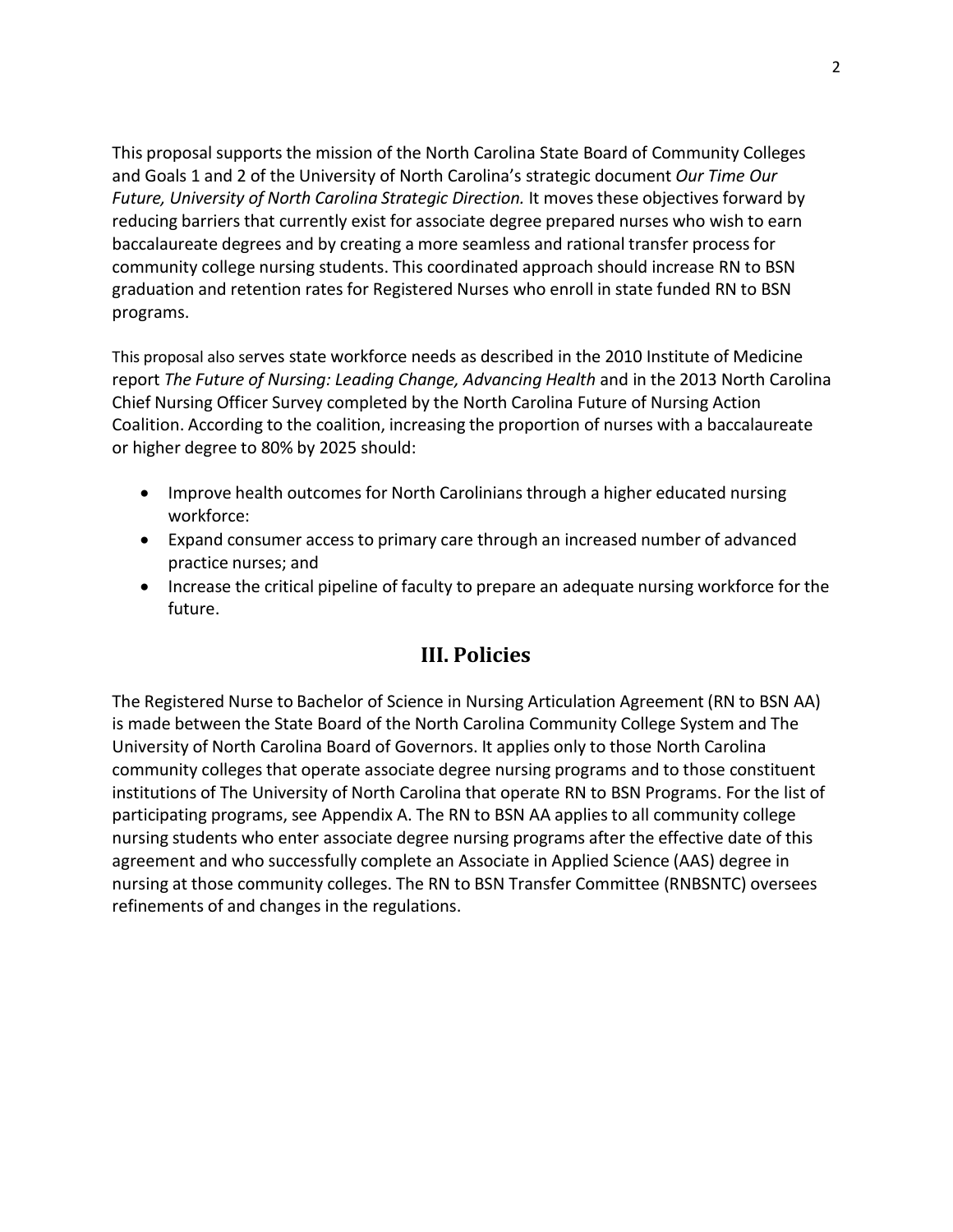## **A. RN to BSN Transfer Committee (RNBSNTC)**

Authority to interpret and make changes in the RN to BSN AA rests with the RNBSNTC. The RNBSNTC is an eight member co-chaired committee appointed by the Presidents of the North Carolina Community College System and The University of North Carolina. Questions concerning the RN to BSN AA should be directed to the appropriate system's chief academic office (CAO) with an explanation of the institutional policy that may (appear to) be in conflict with RN to BSN AA policy. The CAO will forward unresolved questions to the RNBSNTC for resolution. Each system will appoint one ex-officio non-voting member of the RNBSNTC. For further details, see Appendices B and C.

## **B. Transfer Credit Appeal**

If an RN to BSN student perceives that the terms of the RNBSNTC have not been honored, he or she may follow the RN to BSN Transfer Credit Appeal Process as outlined in Appendix D. Each university and community college nursing program covered by this agreement will provide a link to that Appeal Process on its web site.

## **IV. Regulations**

## <span id="page-4-0"></span>**A. Transfer of Credits**

The RN to BSN AA establishes the procedures governing the transfer of credits for students who graduate from North Carolina Community College AAS programs and apply to RN to BSN programs at constituent institutions of The University of North Carolina. The RN to BSN AA does not address admission to a specific institution or an RN to BSN program within an institution.

## **1. Eligibility**

To be eligible for the transfer of credits under the RN to BSN AA, an applicant must enter a community college nursing program on or after the effective date of this agreement and must earn an AAS degree in a North Carolina Community College with a GPA of at least 2.0 and a grade of C or better in all RN to BSN AA courses. All other applicants to RN to BSN programs at constituent institutions of The University of North Carolina are eligible to transfer credits on a course-by-course basis.

## **2. Definitions of General Education Courses, Pre-major Courses and Major Courses**

The AAS Degree in Nursing at North Carolina Community Colleges requires a maximum of 76 hours of credit for graduation. These credits cover three areas of study: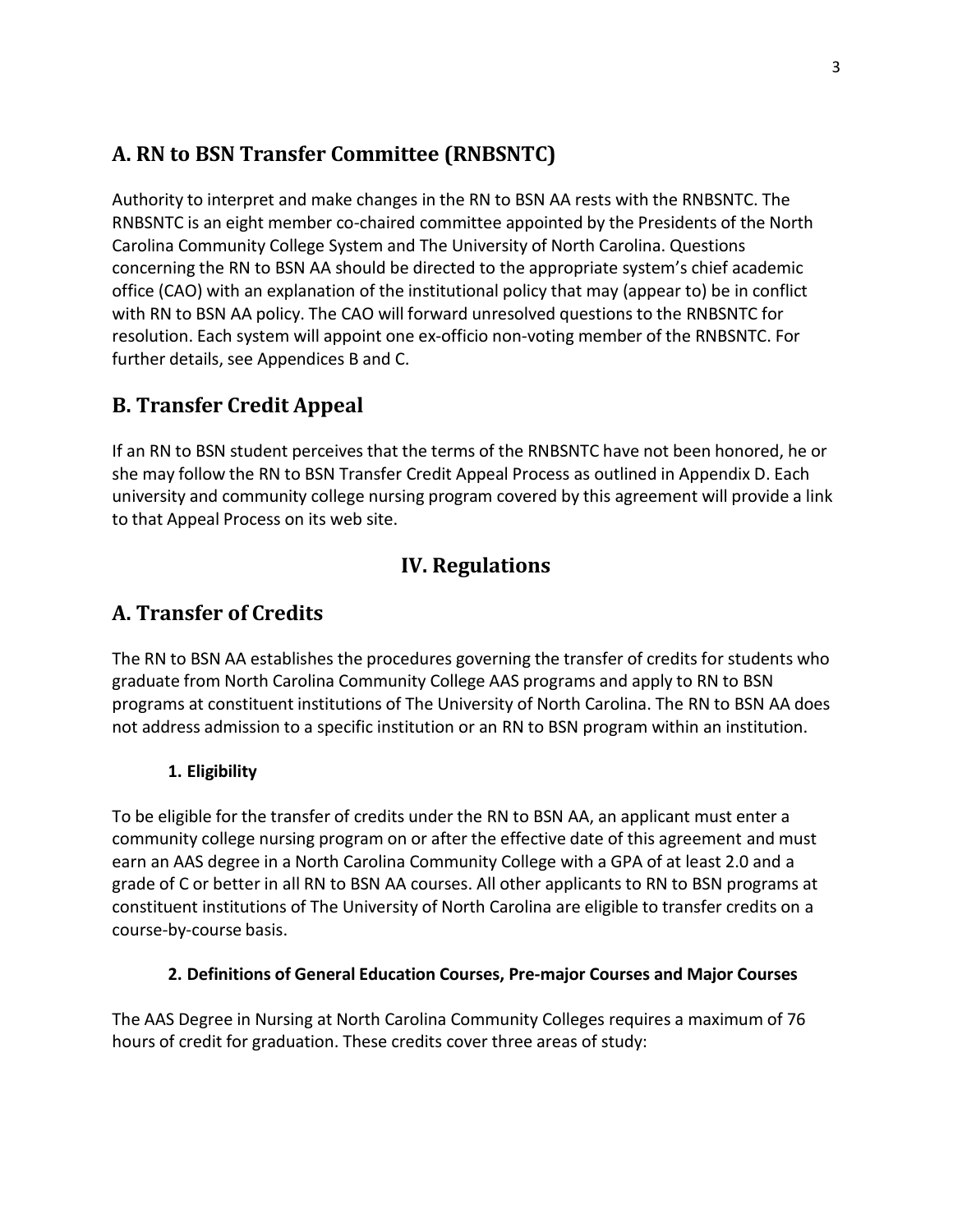- **General education requirements** that represent the fundamental foundation for success and include study in the areas of English composition, humanities/fine arts, natural sciences/mathematics, and social/ behavioral sciences.
- **Courses in the nursing major** that prepare the student to pass the NCLEX-RN and ensure that the programs meet state Board of Nursing accreditation requirement. These include classroom and clinical experiences working with patients across the lifespan in hospital and community settings and cover a wide range of health and illness concepts.
- **Additional courses** that support later learning within the major. These include additional natural and social sciences course and additional electives.

In order to use the RN to BSN AA effectively, students should follow the prescribed five block course list. (Appendix E) These courses are drawn from the 2014 Universal General Education Transfer Component and Transfer Course list.

### **3. Procedures governing transfer of Associate in Applied Science (AAS) in Nursing degrees.**

- a. The RN to BSN AA enables registered nurses who have graduated from North Carolina community college AAS nursing programs to complete a common list of courses that meet the entrance requirements at all of the RN to BSN programs at the constituent institutions of The University of North Carolina.
- b. A student who completes an AAS in Nursing with a GPA of at least 2.0 and a grade of C or better in the RN to BSN AA courses listed in Appendix E Blocks one through three and who holds a current unrestricted license as a Registered Nurse in North Carolina will have fulfilled the UNC institutions lower-division general education requirements as well as nursing program entry requirements. However, because nursing program admissions are competitive, no student is guaranteed admission to the program of her or his choice.
- c. These students will receive at least 58 semester hours of academic credit upon admission to a UNC institution.
- d. Additional credit for nursing course (NUR) content taken as a part of the AAS degree program is awarded by a university after an RN student has successfully completed a minimum of one and maximum of two university level nursing courses. For details, see Appendix E Block 4
- e. Individual nursing programs may require a maximum of two courses or six credits to meet school specific degree requirements that are not a part of the RN to BSN AA. In no case will these additional requirements necessitate completing more than 128 credits in order to earn a BSN. Each UNC RN to BSN institution will develop, publish, and maintain on their website a RN to BSN degree plan that identifies specific degree requirements that are not part of the RN to BSN AA.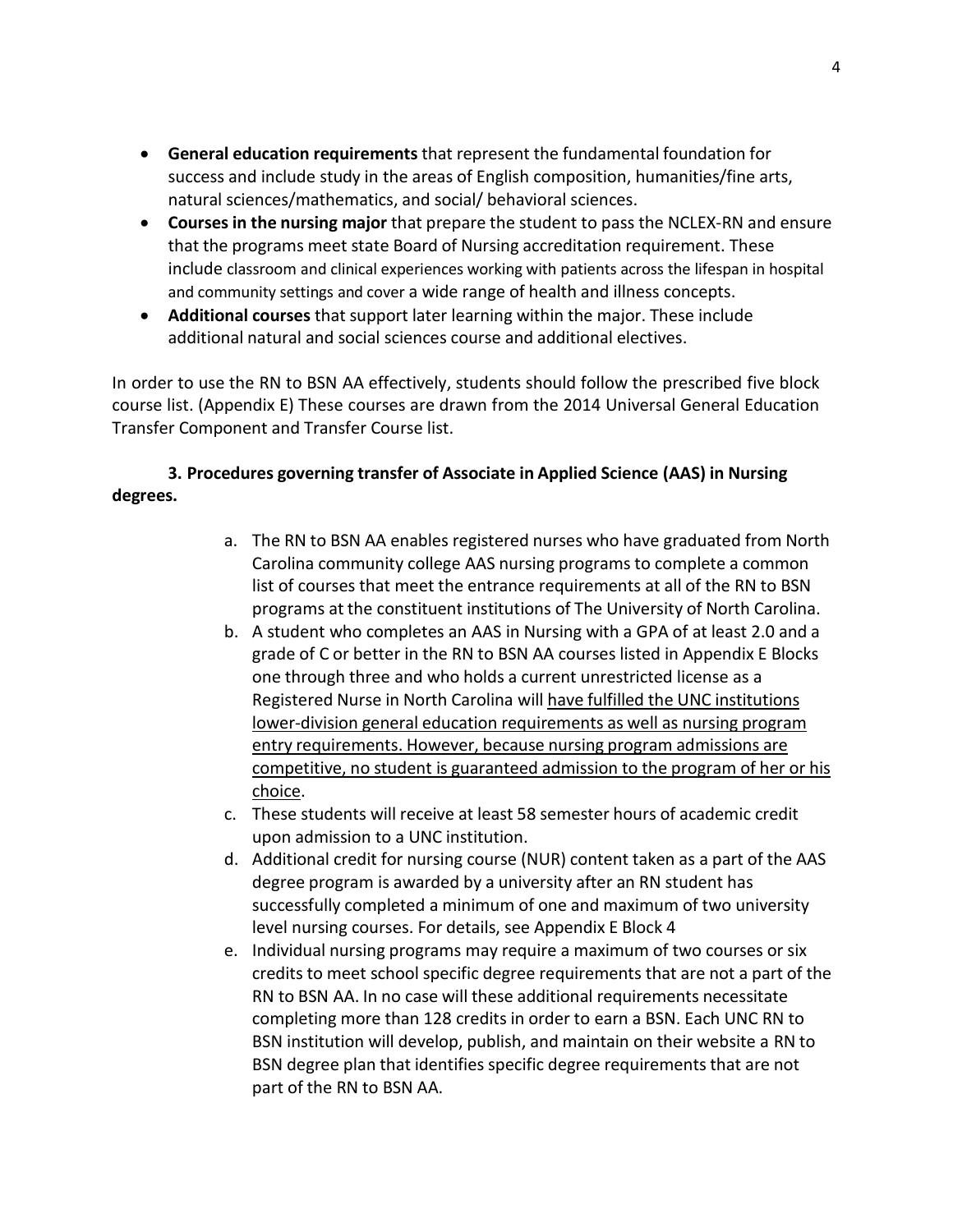- f. The fact that a student may have earned less than a C in a course that is beyond the listed semester hours of credit included in the transfer five block degree plan will not negate the provisions of the RN to BSN AA.
- g. Registered nurses who earn AAS degrees in Nursing and who complete RN to BSN AA designated courses that are included in this five block degree plan will receive credit for all courses completed with a grade of "C" or higher.

### **4. Certification of Transfer Component Courses and Associate in Applied Science degree completion**

Certification of completion of the Associate in Applied Science degree in Nursing is the responsibility of the community college at which the courses were completed. Transcript identification of the Universal General Education Transfer Component Courses is also the responsibility of the community college at which the courses were completed. Students who have not completed an Associate in Applied Science degree in Nursing are not covered by the RN to BSN AA and must complete the receiving institution's general education requirements and have their transcripts evaluated on a course by course basis.

## **5. Transfer of Courses not originated at North Carolina community colleges**

Transfer courses that do not originate in a North Carolina Community College or UNC institution may be used under the RN to BSN AA with the following stipulations:

- a. Courses must be completed at a regionally accredited institution of higher education;
- b. Courses must meet general education requirements; and
- c. Courses may total no more than 14 hours of general education course credit.
- d. If the courses are used to complete the AAS degree, the courses will transfer as a part of the degree.

## **6. Transfer of Advanced Placement (AP) course credit**

Advanced Placement (AP) course credits, awarded for a score three or higher, are acceptable as part of a student's successfully completed AAS degree under the RN to BSN AA.

## **B. Impact of the RN to BSN AA on other articulation agreements**

The RN to BSN AA takes precedence over bilateral articulation agreements established between constituent institutions of The University of North Carolina and the North Carolina Community College System but does not necessarily preclude such agreements. Institution-to-institution articulation agreements that fall within the parameters of the RN to BSN AA and enhance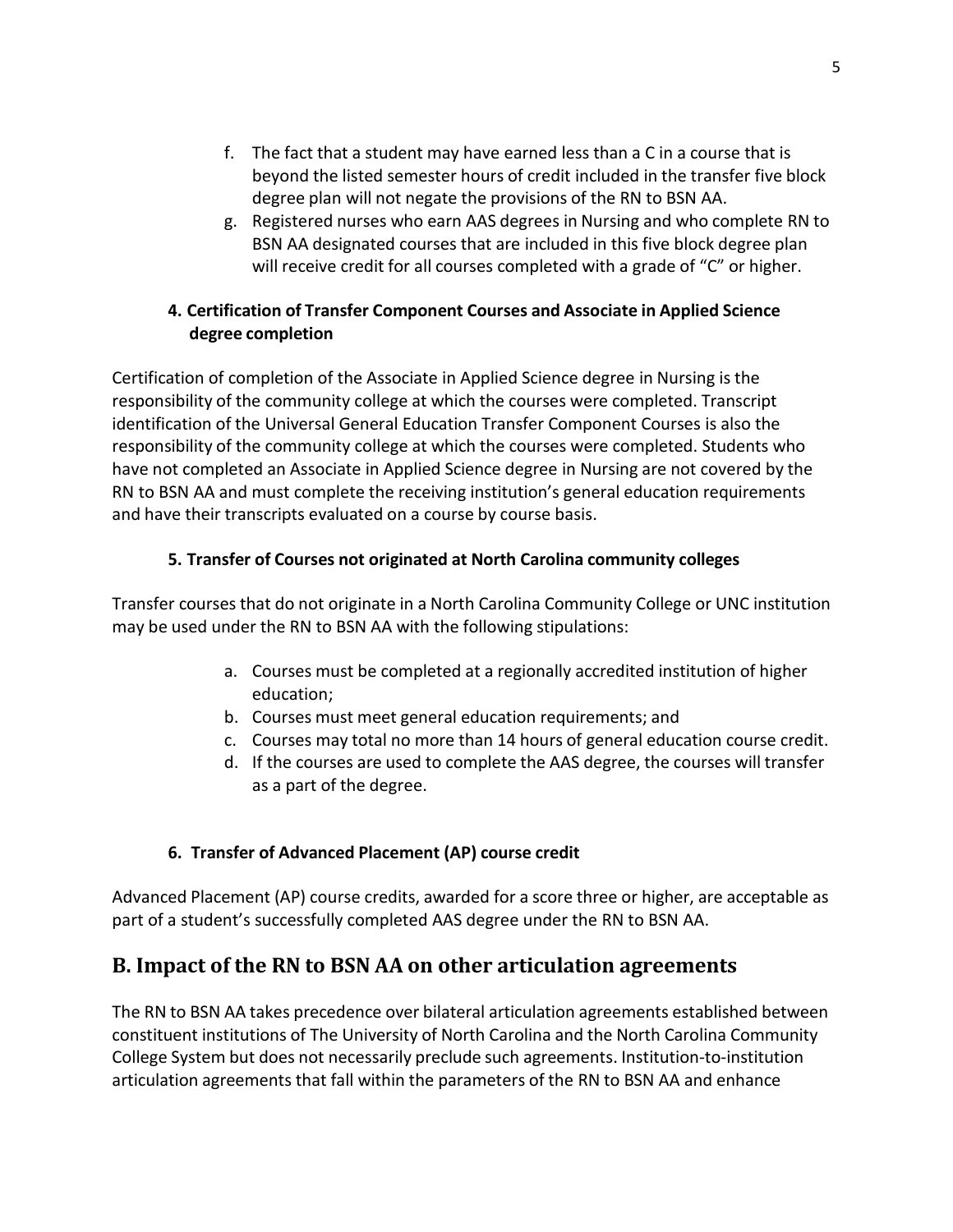transferability of students from community colleges to senior institutions are acceptable. Institutional agreements conflicting with the RN to BSN AA are not permitted.

## **C. Compliance Procedures**

The RN to BSN Transfer Committee (RNBSNTC) is charged with ensuring compliance of institutional policies and practices regarding the RN to BSN AA. To that end, an RN to BSN AA Review Team comprised of one UNC representative and one community college representative will survey and review the nursing program's transfer credit policies and procedures of three UNC institutions per year. The RNBSNTC will report its findings to the chief academic officers of University of North Carolina and the North Carolina Community College System.

## **D. Students enrolled prior to Fall 2015**

Students who entered or completed an AAS program in nursing at a North Carolina Community College prior to Fall 2015 are subject to the conditions in place at the individual institutions at the time of their original enrollment (as long asthey have been continually enrolled) or degree completion.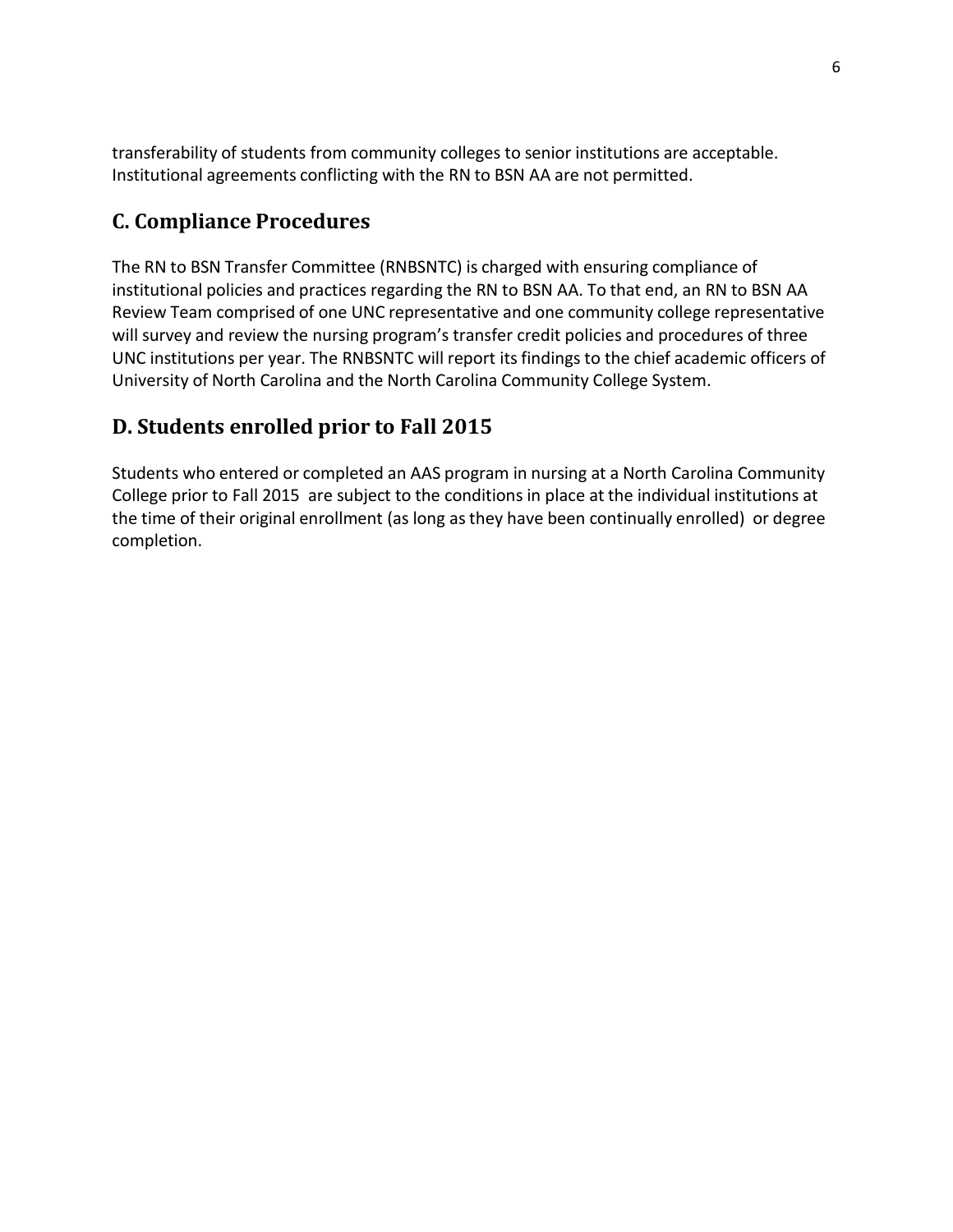# **Appendices**

# **Appendix A: Participating Programs 2014**

### **NCCCS Associate Degree Nursing Programs**

| <b>Alamance Community College</b>                 | Fayetteville Technical Community College    |  |
|---------------------------------------------------|---------------------------------------------|--|
| Asheville-Buncombe Technical Community<br>College | Forsyth Technical Community College         |  |
| <b>Beaufort County Community College</b>          | <b>Gaston College</b>                       |  |
| <b>Bladen Community College</b>                   | <b>Guilford Technical Community College</b> |  |
| <b>Blue Ridge Community College</b>               | <b>Halifax Community College</b>            |  |
| <b>Brunswick Community College</b>                | <b>Haywood Community College</b>            |  |
| Caldwell Community College and Technical          | <b>Isothermal Community College</b>         |  |
| Institute                                         | James Sprunt Community College              |  |
| Cape Fear Community College                       | Johnston Community College                  |  |
| <b>Carteret Community College</b>                 | Lenoir Community College                    |  |
| Catawba Valley Community College                  | <b>Mayland Community College</b>            |  |
| Central Carolina Community College                | McDowell Technical Community College        |  |
| Central Piedmont Community College                | Mitchell Community College                  |  |
| <b>Cleveland Community College</b>                | <b>Nash Community College</b>               |  |
| Coastal Carolina Community College                | <b>Piedmont Community College</b>           |  |
| College of The Albemarle                          | <b>Pitt Community College</b>               |  |
| <b>Craven Community College</b>                   | Randolph Community College                  |  |
| Davidson County Community College                 | <b>Richmond Community College</b>           |  |
| Durham Technical Community College                | Roanoke-Chowan Community College            |  |
| <b>Edgecombe Community College</b>                | <b>Robeson Community College</b>            |  |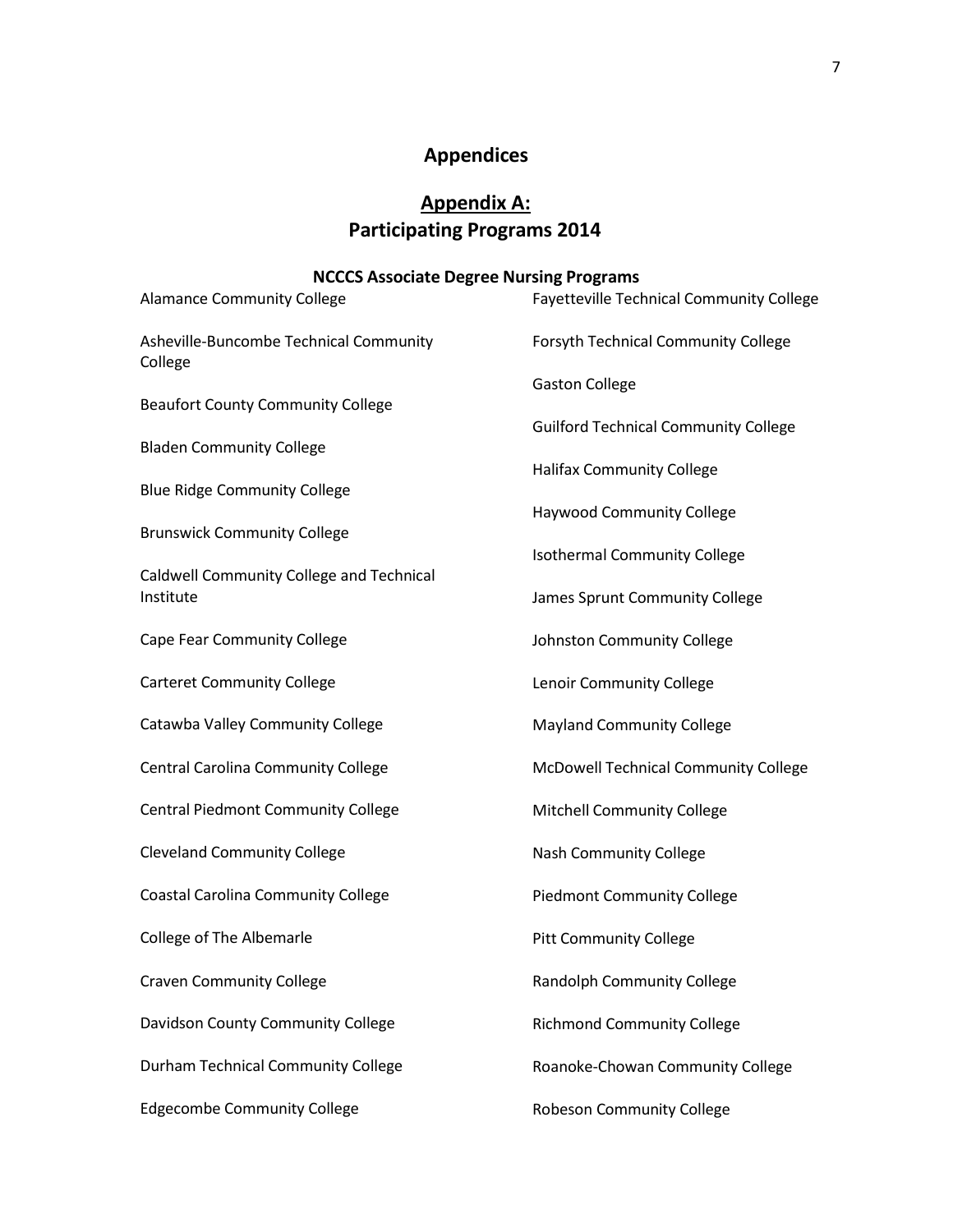| Rockingham Community College       | <b>Surry Community College</b>          |
|------------------------------------|-----------------------------------------|
| Rowan-Cabarrus Community College   | <b>Tri-County Community College</b>     |
| Sampson Community College          | Vance-Granville Community College       |
| <b>Sandhills Community College</b> | <b>Wake Technical Community College</b> |
| South Piedmont Community College   | <b>Wayne Community College</b>          |
| Southeastern Community College     | Western Piedmont Community College      |
| Southwestern Community College     | <b>Wilkes Community College</b>         |
| <b>Stanly Community College</b>    | <b>Wilson Community College</b>         |

#### **UNC System RN to BSN Programs**

Appalachian State University

Fayetteville State University

East Carolina University

North Carolina Agricultural and Technical University

North Carolina Central University

University of North Carolina Charlotte

University of North Carolina Greensboro

University of North Carolina Pembroke

University of North Carolina Wilmington

Western Carolina University

Winston- Salem State University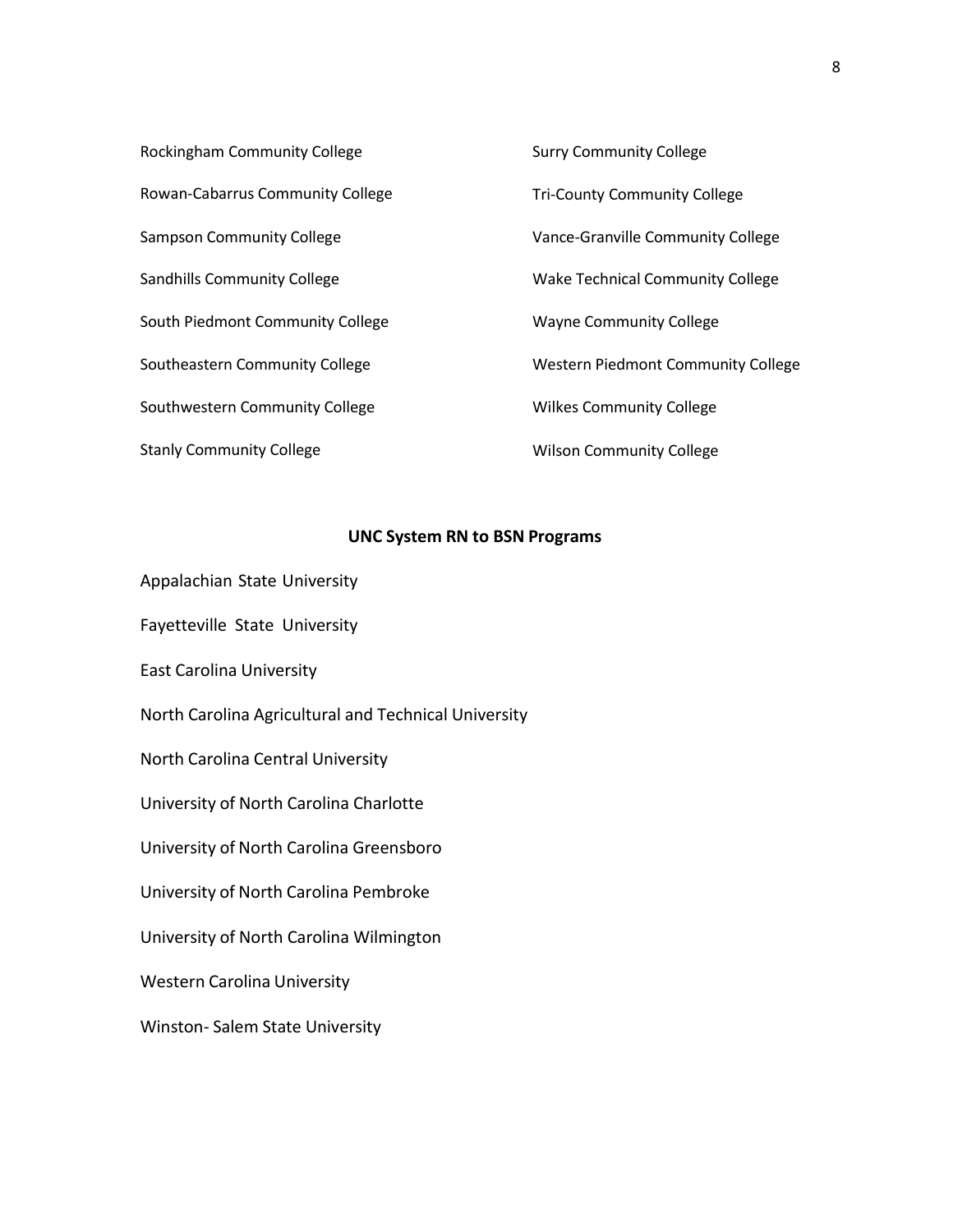## **Appendix B: RN to BSN Transfer Committee Procedures**

Articulation between the North Carolina Community College System and The University of North Carolina is a dynamic process. To ensure the currency of the RN to BSN AA, occasional modifications to that agreement may be necessary. These modifications may include the addition, deletion, and/or revision of courses on the transfer list. The RNBSNTC will receive requestsfor modification only upon the recommendation of the chief academic officer of the NCCCS or UNC. Additions, deletions, and modifications may be subject to faculty review under the direction of the RNBSNTC. Because the modification process involves faculty and administrative review, this process may require up to 12 months for final action. Decisions made by the RNBSNTC will be consistent with all pertinent accreditation standards.

#### **The Faculty Review Process**

Any member of the RNBSNTC may request that a course under consideration be forwarded to the Faculty Review Committee. The Faculty Review Committee will be asked to review the course and the proposed action.

- **1.** The Faculty Review Committee will consist of the following representatives:
	- a. 3 UNC faculty members
	- b. 3 NCCCS faculty members
- **2.** Appointments to the committee will be for three years but may be renewed.
- **3.** The Faculty Review Committee will receive a request to review a course(s) from the assigned representative(s) of the RNBSNTC within one week of the RNBSNTC meeting where the request was made.
- **4.** Faculty Review Committee members will forward their comments, suggestions, and recommendations to the assigned representative(s) of the RNBSNTC prior to the next scheduled RNBSNTC meeting.

The assigned representative(s) of the RNBSNTC will report the results of the Faculty Review Committee at the next RNBSNTC scheduled meeting for action.

Approval of the requested action will require a majority of the RNBSNTC members.

#### **Addition of Coursesto the Transfer List**

All additions to the RN to BSN AA transfer list must be drawn from the Comprehensive Articulation Agreement in effect at the time that the request for the addition is made. Such additions may be recommended by a participating institution through the following process:

1. The Director of a nursing program at any one of the participating colleges or universities makes a written request for inclusion of a specific course as a general education, a premajor or elective to the CAO of their college or university. That CAO submits a written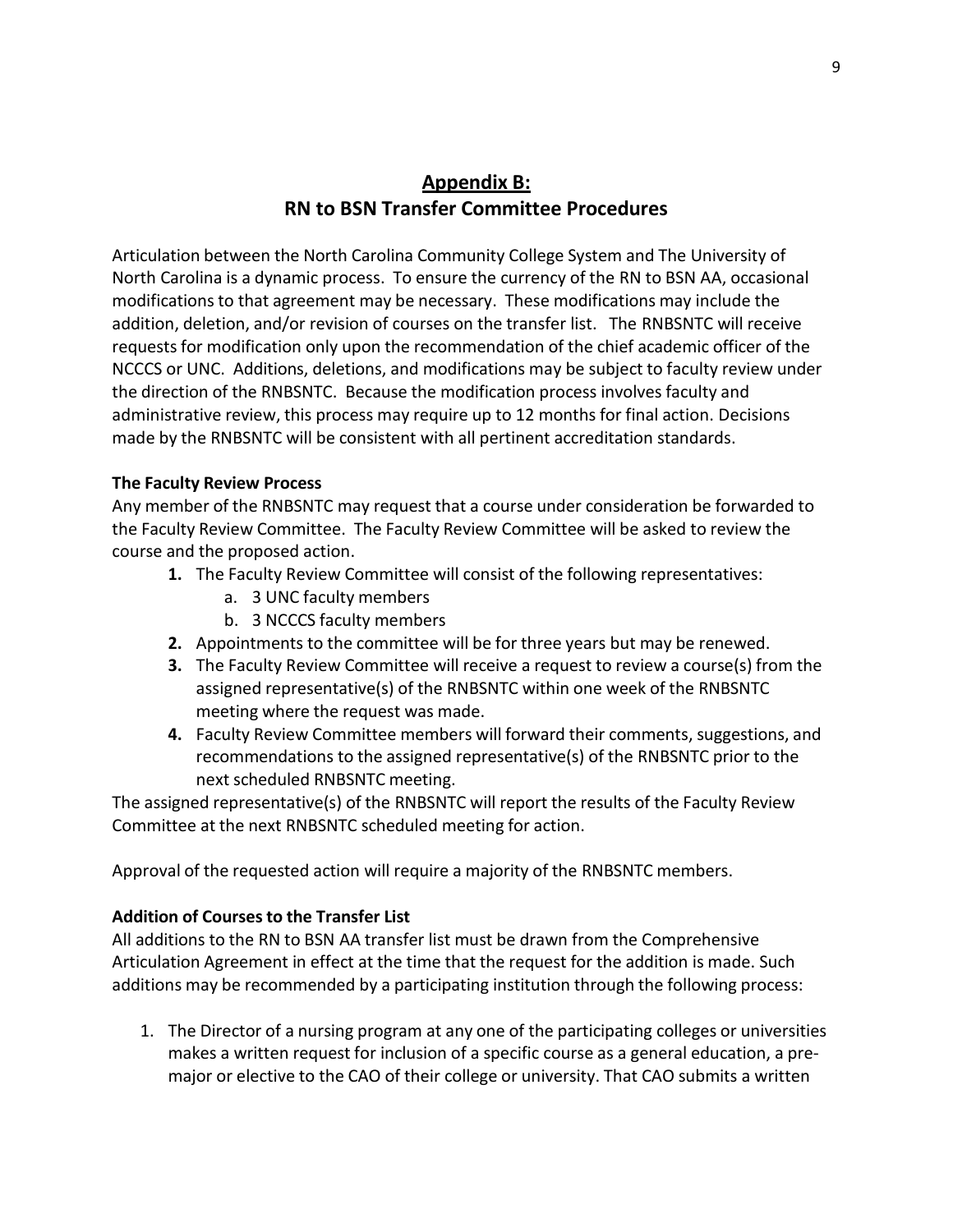request for inclusion on the transfer list to The University of North Carolina CAO. That individual will consult with the CAO of the North Carolina Community College System

- 2. The CAOs or their designees at UNC and at NCCCS will then seek feedback and endorsement about whether to pursue the change from their respective campuses. A two-thirds favorable response is required for the change to be pursued.
- 3. The CAO of either system may submit the request for action to the RNBSNTC a minimum of thirty days prior to the next RNBSNTC meeting.
- 4. The RNBSNTC reviews the request. Any member of the RNBSNTC may request that a course be referred to the Faculty Review Committee. For all courses that are approved, the Committee records their action and rationale of action.
- 5. The NCCCS Office or the UNC System Office will distribute notification of action to all the participating colleges or universities.

#### **Deletion of a Course from the Transfer List**

The director of a nursing program at any one of the participating colleges or universities may request that a course be removed from the RN to BSN AA transfer list by following similar procedures as outlined in items 1-5 in the *Addition of Courses to the Transfer List*.

#### **Change in the Designation of a Course**

The director of a nursing program at any one of the participating colleges or universities may request a change in the designation of a course in the RN to BSN AA (i.e. Elective to General Education or Pre-Major) by sending the request and rationale to the CAOs of the two systems. Either of the system CAOs may submit the request to the RNBSNTC for action.

Any member of the RNBSNTC may request that a course under consideration be forwarded to the Faculty Review Committee. The Faculty Review Committee will be asked to review the course and the proposed action.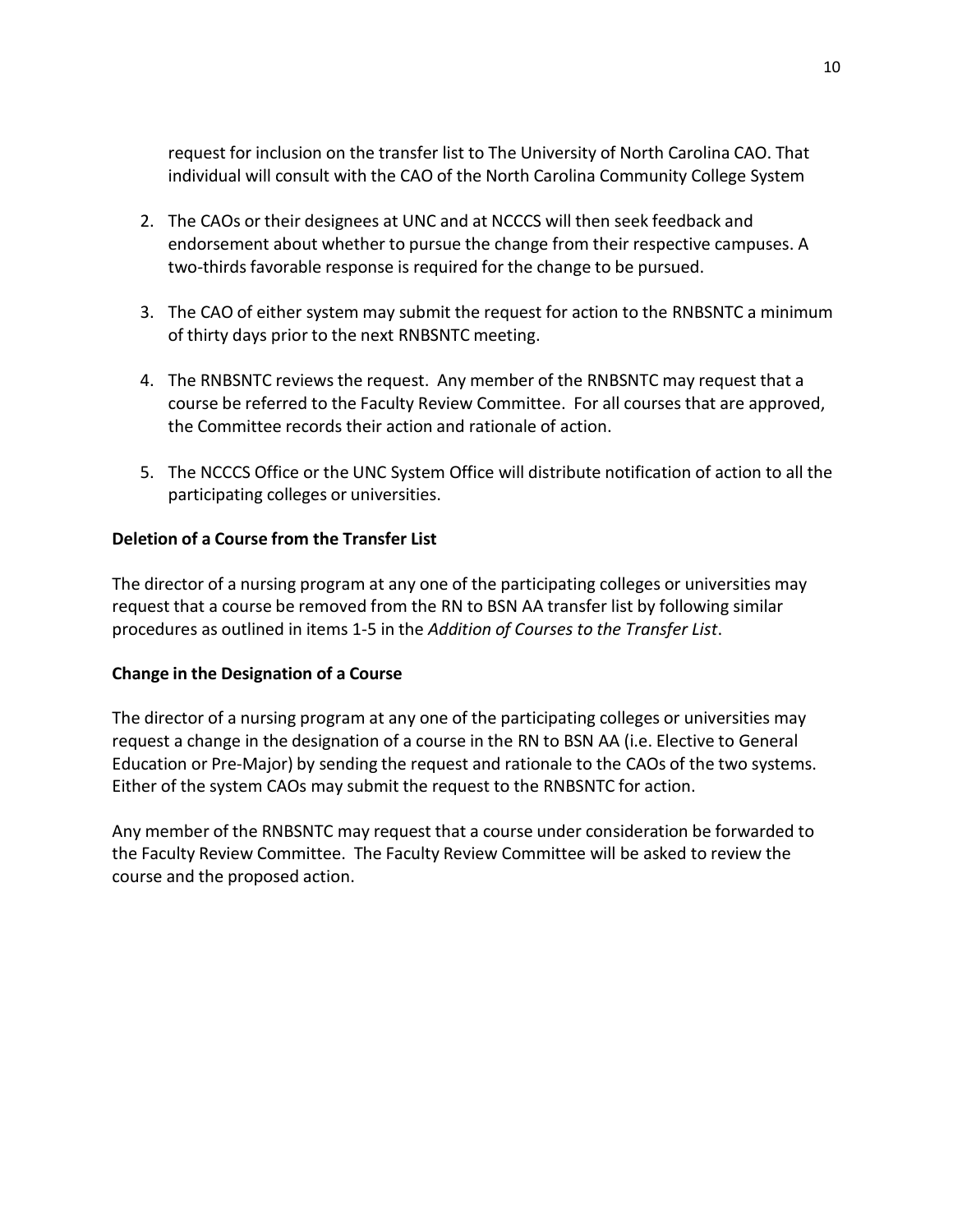## **Appendix C RN to BSN Transfer Committee Membership**

RNBSNTC members shall serve three-year, staggered terms. An individual may serve no more than two consecutive terms. Some initial appointments may be for 1 or 2 years to allow for staggering of terms

RNBSNTC shall have co-chairs, one from the NCCCS members, and one from the UNC Members. Co-chairs shall be elected by the membership, and shall serve staggered terms.

#### *NCCCS Members:*

- Four representatives including
	- o One representative from the NCCCS administration
	- o Three representatives from the community college member schools. These three members will be nominated by their peers and reviewed for approval by the CAO of the NCCCS. Self-nomination with endorsement by peers is permitted.

#### *UNC Members*

- Four representatives including:
	- o One representative from the University of North Carolina
	- o Three representatives from the university member schools. These members will be nominated by their peers and reviewed for approval by the CAO of UNC. Selfnomination with endorsement by peers is permitted.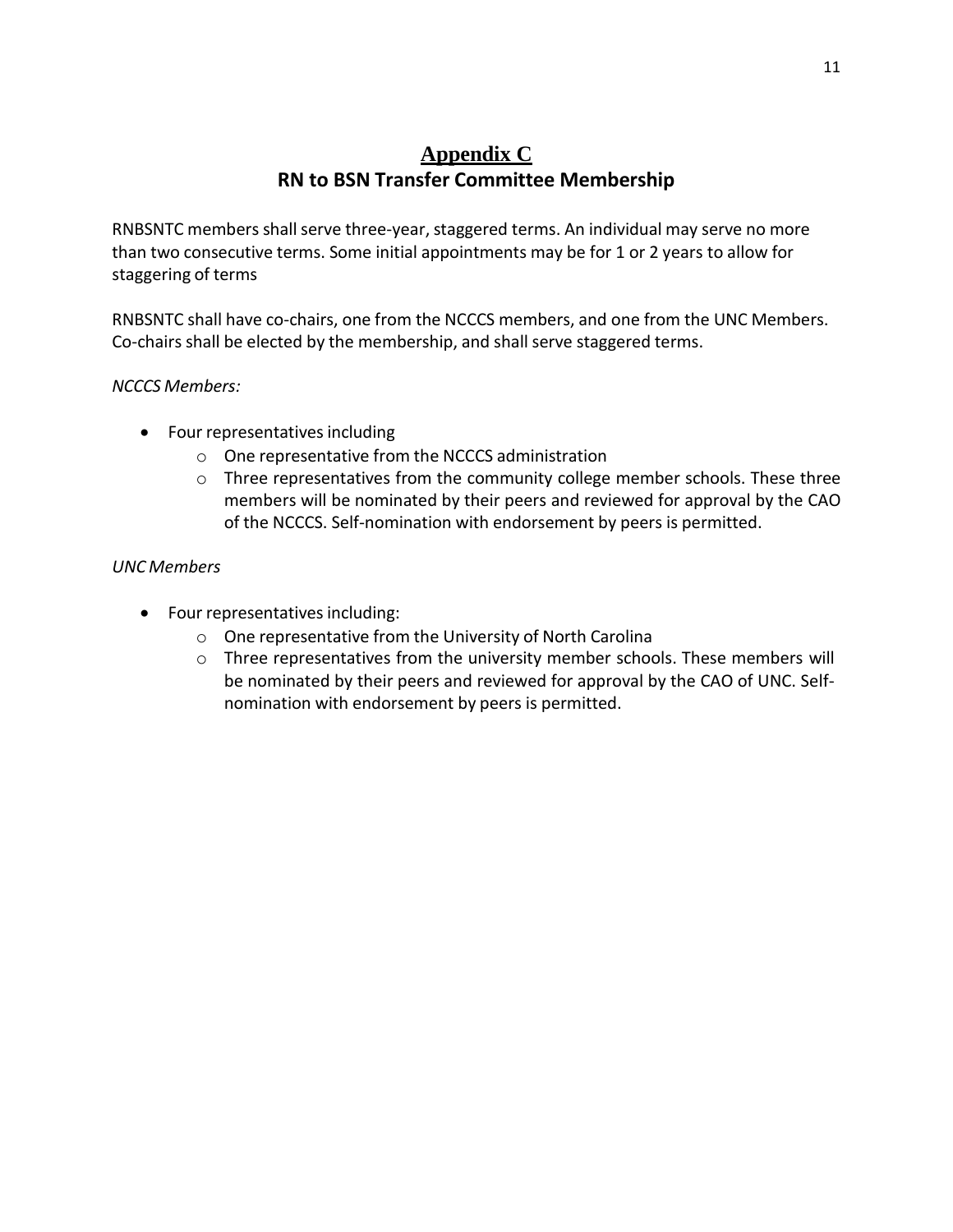## **Appendix D**

# **RN to BSN Articulation Agreement Transfer Credit Appeal Procedure**

**Guiding Principle**: If a student from a North Carolina Community College System (NCCCS) college believes the terms of the RN to BSN AA have not been honored by a University of North Carolina (UNC) institution to which the student has been admitted, the student may invoke the RN to BSN AA Transfer Credit Appeal Procedure.

### **Steps in Filing an Appeal**

### **Step #1:**

- **By the last day of classes of the first semester for which admission is offered**, the student must submit an RN to BSN Transfer Credit Appeal Form along with any supporting documentation to the Director of Admissions or other campus designee at the UNC campus to which the student has been admitted. Students first enrolling at the senior institution in a summer session must submit their appeal by the end of the subsequent fall semester.
- **The student must specify on the appeal form the specific RN to BSN AA language that is in contention. Appeals that lack thisinformation will not be considered.**
- The Director of Admission or other campus designee will review the appeal and respond in writing (email or letter) to the student within 15 business days.

### **Step #2:**

- If the student is not satisfied with the decision of the Director of Admission or other campus designee, he/she may appeal on the same form to the Chief Academic Officer (Provost) of the specific University within 15 days of written notice of the director's decision.
- The Provost will review the appeal and respond in writing (email or letter) to the student within 15 business days of receiving the student's appeal.

### **Step #3**

• If the student is not satisfied with the decision of the Provost, he/she may appeal to the RNBSNTC subcommittee, composed of the Co-chairs, a representative from the UNC General Administration, and a representative from the NCCCS. The student must submit the appeal to the subcommittee within 15 days of the receipt of the Provost's decision. The appeal to the RNBSNTC subcommittee should be sent to:

> UNC-GA RN to BSN Transfer Committee RN to BSN AA Appeal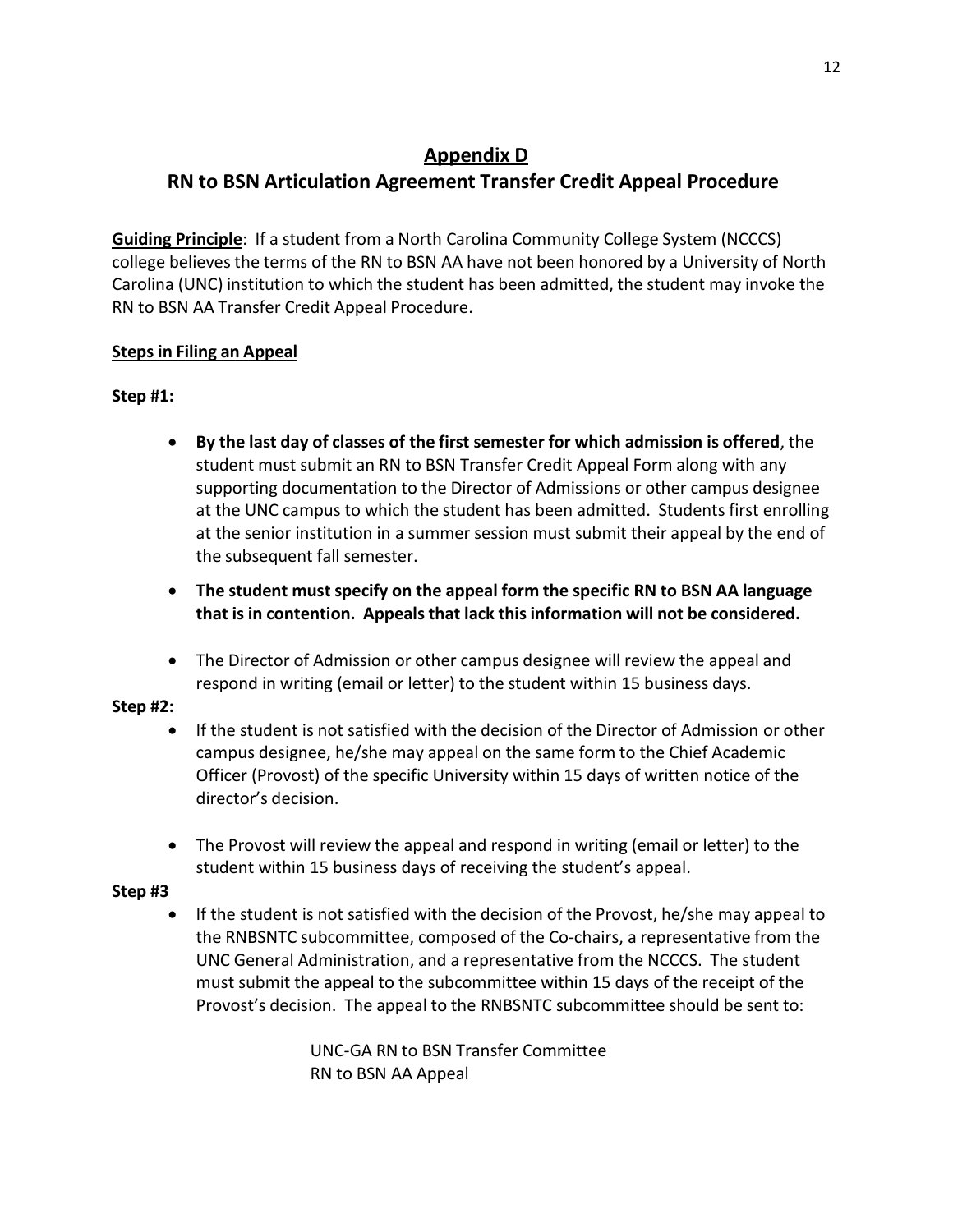#### PO Box 2688, Chapel Hill, NC 27515

If a consensus is reached by the subcommittee, the student will be notified within 15 business days; if a consensus resolution is not reached, the appeal will be forwarded by the subcommittee to the full RNBSNTC within 10 business days. The RNBSNTC will review the appeal and notify the student of the final decision within 10 business days of receiving the appeal.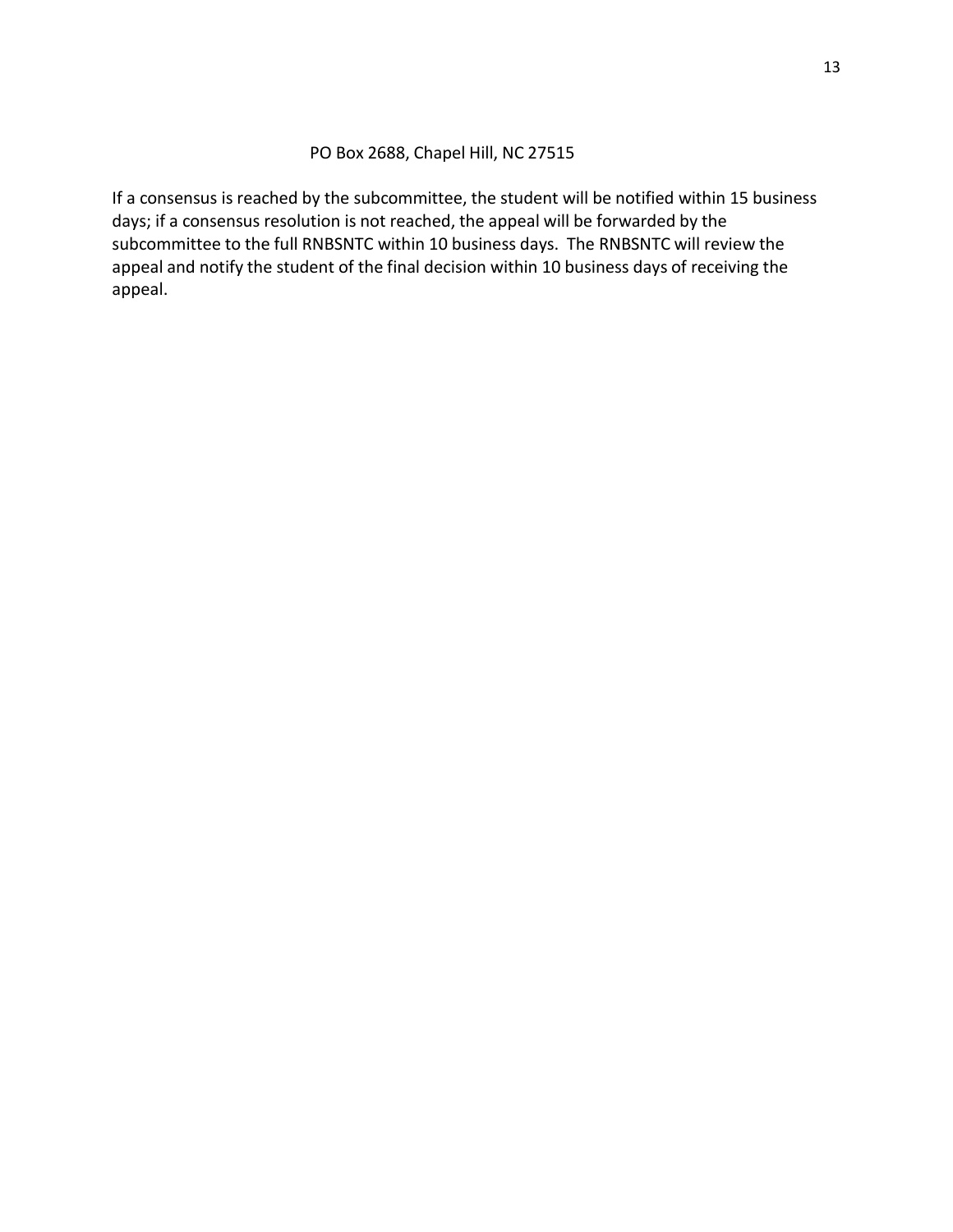#### **RN to BSN Transfer Credit Appeal Procedure**

#### **University of North Carolina/North Carolina Community College System**

#### **Section 1: Student Information** (*to be completed by the student submitting the form*)

- The completed form and any supporting documentation **must be submitted to the UNC institution's Director of Admission by the last day of classes of the first semester for which admission is offered or by the end of the subsequent fall semester for students enrolling in the summer.**
- You must specify the nature of the appeal and cite the specific RN to BSN AA language that is in contention. Appeals that do not include this information cannot be considered.

|                                                                                                                                                                                           |                     | (Please print or type) |               |  |
|-------------------------------------------------------------------------------------------------------------------------------------------------------------------------------------------|---------------------|------------------------|---------------|--|
|                                                                                                                                                                                           |                     |                        |               |  |
|                                                                                                                                                                                           | (Number and Street) | (City)                 | (State) (Zip) |  |
|                                                                                                                                                                                           |                     |                        |               |  |
|                                                                                                                                                                                           | (Area code/Number)  |                        |               |  |
| Community College from which AAS was earned: ___________________________________                                                                                                          |                     |                        |               |  |
| UNC institution offering admission: beginning (semester/yr) _______                                                                                                                       |                     |                        |               |  |
| Section 2: Basis for your appeal: State your concern(s), citing specific language in the RN to<br>BSN AA that is applicable to your contention. Attach RN to BSN AA supporting documents. |                     |                        |               |  |
|                                                                                                                                                                                           |                     |                        |               |  |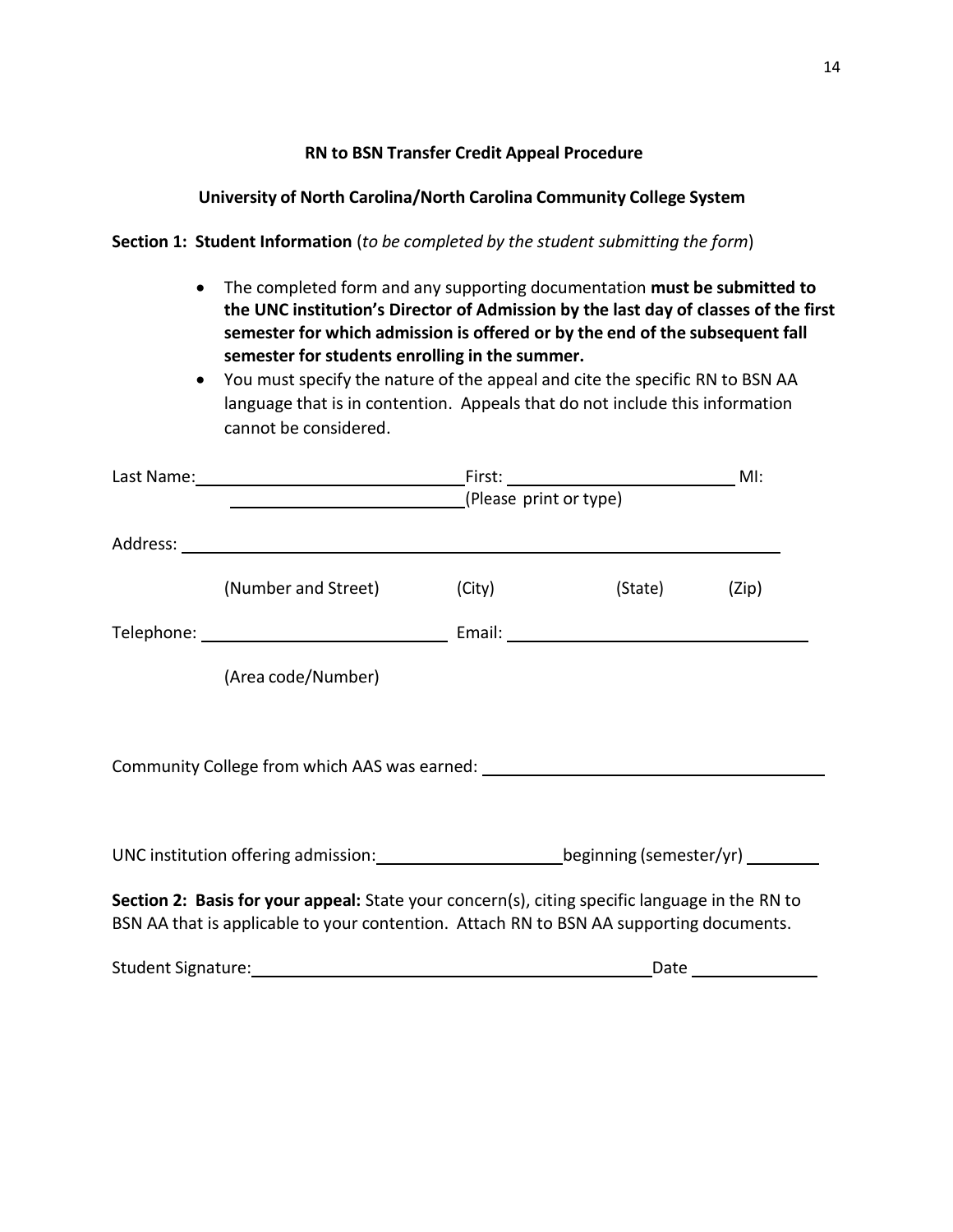## **Appendix E: Five Block Degree Plan with Transfer Course List**

### **Block 1 (23 course credits)**

• Consists of certain prerequisite nursing courses that are (or will be) taken as a part of all North Carolina community college AAS nursing programs. The courses are:

| <b>Course Category</b>     | <b>Transferable courses</b> | <b>Credits</b> |
|----------------------------|-----------------------------|----------------|
| <b>English Composition</b> | Select two: ENG 111,        | 6(3,3)         |
|                            | 112, 114                    |                |
| Human Anatomy and          | BIO 165&166 or 168 &        | 8(4,4)         |
| Physiology with lab        | 169                         |                |
| Humanities/Fine Arts       | Select one from the         | 3              |
|                            | following: ART 111,         |                |
|                            | ART 114, ART 115,           |                |
|                            | MUS 110, MUS 112,           |                |
|                            | PHI 215, PHI 240, HUM       |                |
|                            | 115                         |                |
| Psychology                 | PSY150, PSY 241             | 6 (3.3)        |

### **Block 2 (18-19 credits):**

- Consists of additional university general education requirements that are not a part of an AAS degree but are required to earn a BSN.
- These general education requirements will be met by completing one listed course in each of the first four categories and two in the last.

| <b>Course Category</b>       | <b>Transferable courses</b> | <b>Credits</b> |
|------------------------------|-----------------------------|----------------|
| English Literature           | ENG 231,232                 | 3              |
| History                      | HIS 111, 112, 131, 132.     | 3              |
| <b>Fine Arts</b>             | Select one additional       | 3              |
|                              | course not taken in         |                |
|                              | Block 1 from the            |                |
|                              | following: ART 114, ART     |                |
|                              | 115, MUS 110, MUS           |                |
|                              | 112                         |                |
| <b>College Transfer Math</b> | MAT 143 or MAT 171          | 3 or 4         |
|                              |                             |                |
|                              |                             |                |
| Sociology                    | SOC 210 and one of the      | 6(3,3)         |
|                              | following: SOC 213, SOC     |                |
|                              | 220, SOC 225, SOC 230,      |                |
|                              | SOC 240                     |                |